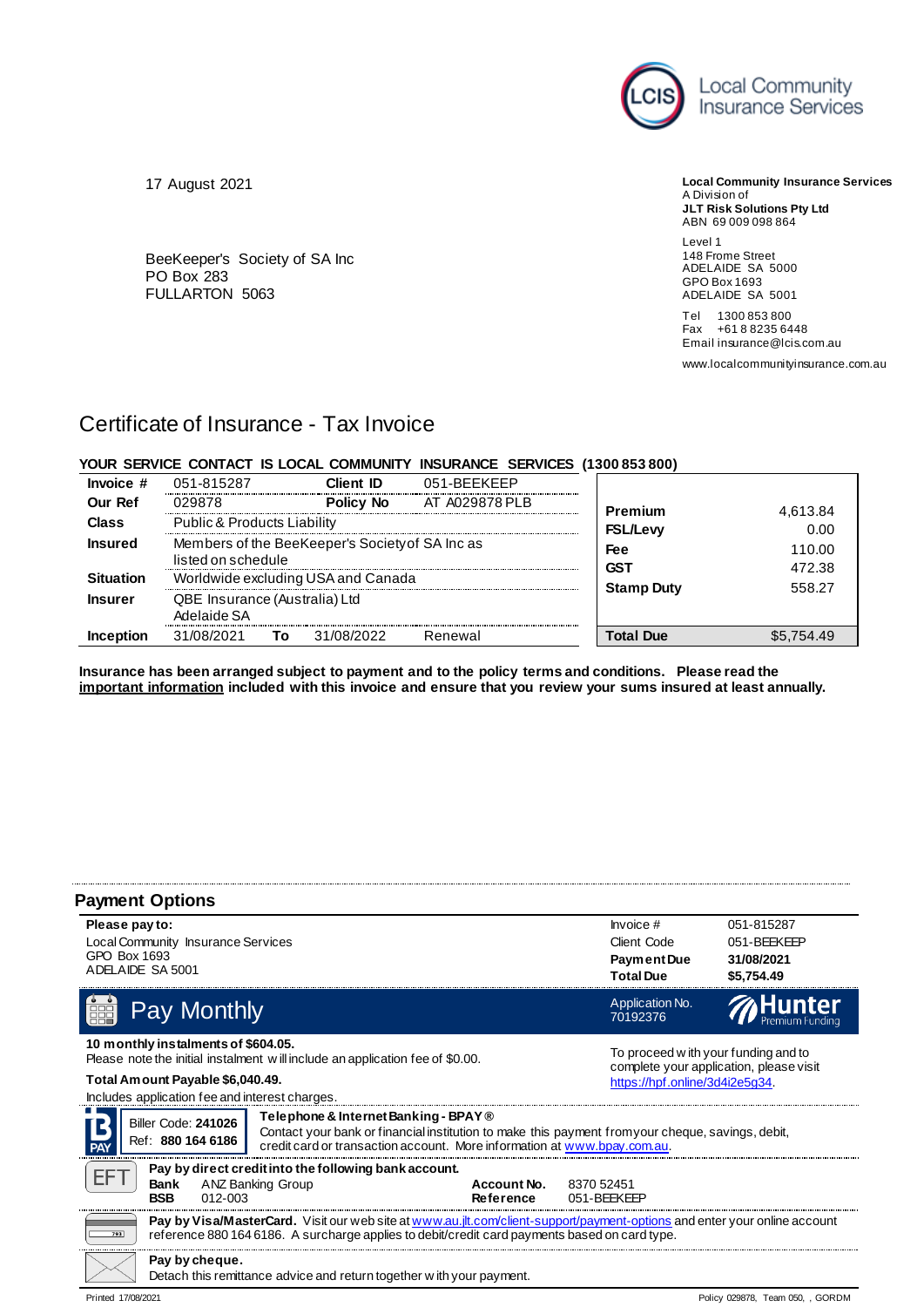# Important Information

# **Your Insurance Contract**

# **Duty of Disclosure**

Before you enter into an insurance contract, you have a duty of disclosure under the Insurance Contracts Act 1984. You have a duty to tell us anything that you know , or could reasonably be expected to know , may affect the insurer's decision to insure you and on w hat terms. You have this duty until the insurer agrees to insure you. You have the same duty before you renew , extend, vary or reinstate an insurance contract.

If w e ask you questions that are relevant to the insurer's decision to insure you and on w hat terms, you must tell us anything that you know and that a reasonable person in the circumstances would include in answ ering the questions.

Also, w e may give you a copy of anything you have previously told us and ask you to tell us if it has changed. If w e do this, you must tell us about any change or tell us that there is no change. If you do not tell us about a change to something you have previously told us, you w ill be taken to have told us that there is no change.

You do not need to tell us anything that reduces the risk insured, is common know ledge, the insurer know s or should know as an insurer or the insurer w aives your duty to tell them about.

### **If you do not tell us something**

If you do not tell us anything you are required to, the insurer may cancel your contract or reduce the amount it w ill pay you if you make a claim, or both. If your failure to tell us is fraudulent, the insurer may refuse to pay a claim and treat the contract as if it never existed.

#### **Duty of Disclosure – Other Contracts**

In relation to policies w hich are not governed by the Insurance Contracts Act 1984 such as marine insurance (other than marine inland transit insurance and pleasure craft insurance) and insurance required by statute, the insured still ow es a duty of disclosur e to the insurer. This is a duty to disclose to the insurer before the contract is concluded, every material circumstance which is known to the insured. Every circumstance is material w hich would influence the judgment of a prudent insurer in fixing the premium or determining w hether they will take the risk. The insurer may avoid the contract from inception if the insured fails to make such disclosure. In the case of insurance required by statute, such as compulsory third party motor vehicle insurance, the insurer may have rights of recover y against the insured in the event of misrepresentation, misstatement or non-disclosure.

# **Duty of Disclosure - Subsidiary and Associated Companies**

Cover w hich is arranged for subsidiary and/or associated companies in addition to named insureds.

If you enter into a contract of insurance on behalf of any subsidiary and/or related company of the named insured, that subsidiary and/or related company has the same duty of disclosure as the named insured. We recommend that you ensure that each subsidiary and/or related company is made aw are of the duty of disclosure and given an opportunity to make any necessary disclosures.

# **Essential Reading of Policy Wording**

We w ill provide you w ith a full copy of your policy as soon as it is received from the insurer.

It is essential that you read this document w ithout delay and advise us in w riting of any aspects which are not clear or w here the cover does not meet w ith your requirements.

# **Change of Risk or Circumstances**

It is vital that you advise the insurer of any changes to your company's usual business. For example, insurers must be advised of any

- 1. mergers or acquisitions,
- 2. changes in occupation or location,
- 3. new products or services, or
- new overseas activities.

#### **Please contact us if you are in doubt as to whether to notify your insurer of a change in business operations.**

Your duty to disclose applies also w hen you amend, alter, vary or endorse a policy.

# **Hold Harmless Agreements, Contracting Out, Removal of Subrogation of Rights**

You may prejudice your rights to a claim if, w ithout prior agreement from your insurer, you make any agreement that could prevent the insurer from recovering the loss from a third party. These 'hold harmless' clauses are often found in leases, licences and contracts for maintenance, supply, construction and repair.

# **Insuring the Interests of Other Parties**

If you require the interest of another party to be covered by the policy, you MUST request this. Most policies w ill attempt to exclude indemnity to other parties (e.g. mortgagees, lessors, principals etc.) unless their interest is expressly noted on the policy. This is not applicable to Professional Indemnity or Directors & Officers policies.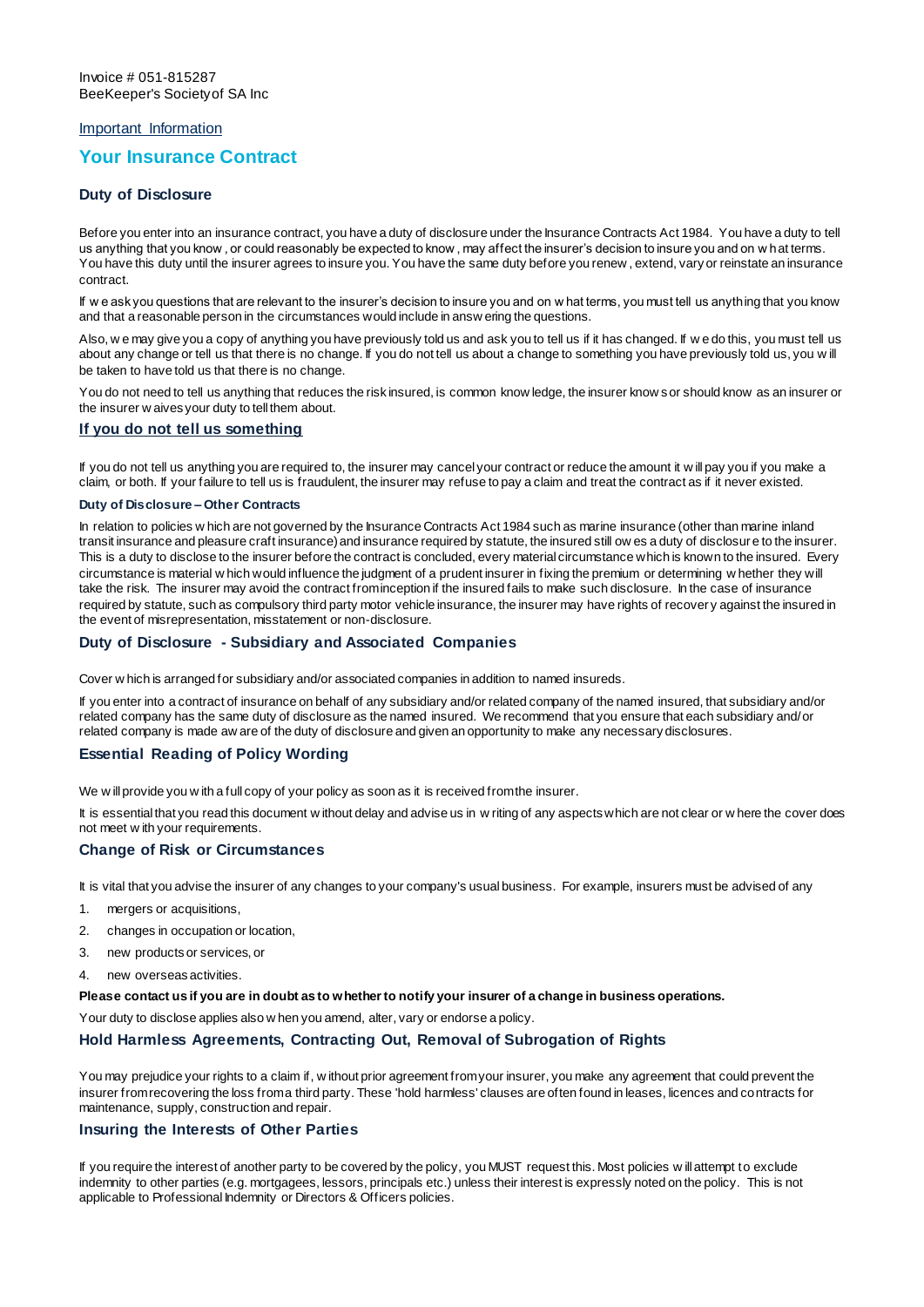# **General Advice Warning**

It is important that you understand and are happy w ith the policies w e arrange for you. Any recommendations w e have made have been based on a consideration of the premium quoted and the scope of cover offered by an insurer. We can give you general information to help you decide but unless w e have specified otherwise, we have not advised you on w hether the terms are specifically appropriate for your individual objectives, financial situation or needs. We therefore recommend that you should carefully read the relevant Product Disclosure Statement and other information w e provide before deciding.

# **NSW STAMP DUTY EXEMPTION**

From 1 January 2018, some small businesses with an aggregated annual turnover of less than \$2 million may be exempt from NSW stamp duty on commercial motor vehicle, commercial aviation, occupational indemnity or public/product liability insurance policies. (\*aggregated turnover is your Australia w ide annual turnover plus the annual turnover of any businesses that are your affiliates or are connected with you). To apply for an exemption or a refund please contact us for a copy of the 'NSW Insurance Duty - Small Business Exemption Declaration Form' if one has not been provided to you.

#### **Several Liability**

Where your policy cover is provided by more than one insurer it is important to note that each insurer is only responsible to the extent of their individual subscription and there is no obligation for that insurer to make up the shortfall of any other subscribing insurer in a claim or return premium payment.

# **New Claims / Unreported losses**

Any quotation w e have obtained on your behalf is based on the understanding that there w ill be no deterioration in the claims experience betw een the date insurers quoted their terms and the inception date of the cover. If claims do occur during this period, insurers have the right to revise the terms quoted or even w ithdraw their quotation. Please let us know w hether there are any losses which have occurred that have not been reported to us/insurers, whether you intend making a claim or not.

#### **Confirmation of Transaction**

You may contact us by telephone or in w riting to confirm any transaction under your policy, such as renewals and endorsements. If necessary, we will obtain the information for you from the insurer.

#### **Binding Authority**

This insurance is being effected under an authority to bind cover on behalf of the insurer and that in arranging this policy w e are acting as agent for the insurer.

#### **BINDING AUTHORITY – VICTOR INSURANCE**

This insurance is underw ritten by Victor Insurance Pty Ltd (Victor Insurance) (formerly known as Key Underw riting Pty Ltd) under an authority to bind cover on behalf of the insurer. In underw riting this insurance, Victor Insurance may delegate authority to certain employees of JLT or Marsh Pty Ltd (Marsh). Victor Insurance and those employees of JLT/Marsh act as agents of the Insurer and not as your agent. JLT, Marsh and Victor Insurance are related companies and Victor Insurance is an Authorised Representative (No. 000403803) of Marsh. Victor Insurance, JLT and Marsh are businesses of Marsh & McLennan Companies (MMC).

#### **Retrospective Cover**

Some policies do not provide cover in respect of claims arising out of acts committed prior to any 'Retroactive Date' specified in the policy w ording unless you specifically request and obtain this cover. An additional premium may apply to any extension to the retroactive date.

### **Events Occurring Prior to Commencement**

Some policies provide cover on an 'occurrence' basis. Your attention is draw n to the fact that such policies do not provide indemnity in respect of events that occurred prior to commencement of the contract.

#### **Not a Renewable Contract**

Some policies terminate on the date indicated. We emphasise that such a policy is not a renew able contract. If you require similar insurance for any subsequent period, you will need to complete a new proposal so that terms of insurance and quotation/s can be prepared for your consideration prior to the termination of the current policy.

# **REFUND of PREMIUMS**

In the event of any refund premium being allow ed for the cancellation or adjustment of this insurance policy, we reserve the right to retain all brokerage, fees and charges.

# **Privacy Policy**

We value your privacy and are committed to handling your personal information in accordance with the Australian Privacy Principles and Privacy Act. Full details of how we collect, hold, use and disclose personal information is detailed in ou[r Privacy Policy.](https://www.marsh.com/au/privacy-policy.html) Contact your Adviser if you require a copy, or email privacy.australia@marsh.com.

# **Receiving Information about other Products and Services**

We may, from time to time, offer you information about products and services which may be of interest to you. Please notify us if you do not w ish to receive such additional information.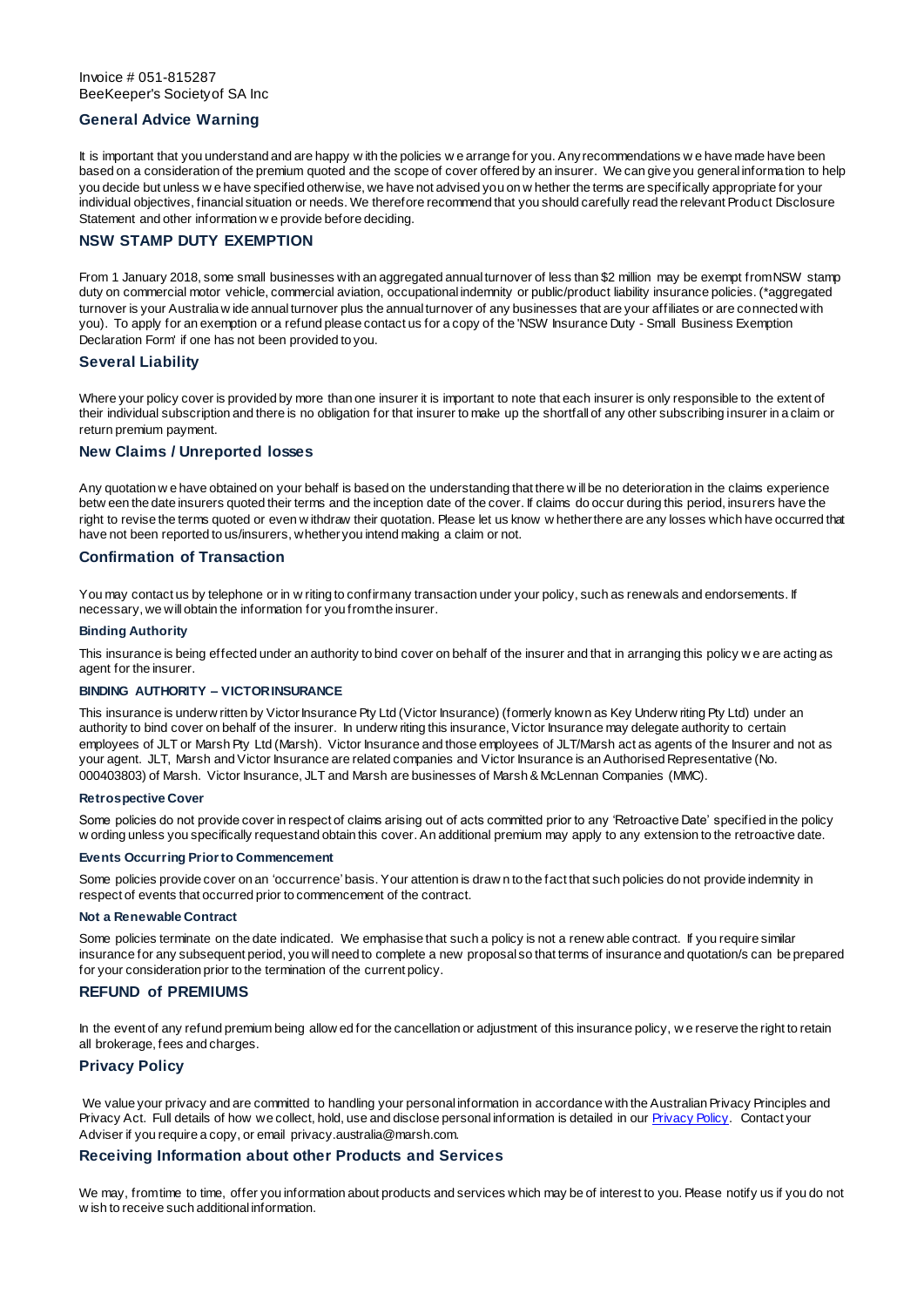# **Remuneration and Other Income**

Our principal remuneration for arranging insurance on your behalf is either by w ay of commission paid by the Insurer and/or a fee including a service fee and an administration fee to be paid by you. In the event of a mid-term broker appointment, w e reserve the right to retain all commission, fees and charges. In addition to the above w e, or any company w ithin the Marsh Group of Companies may receive income from insurers including: interest earned on insurance monies passing through our bank accounts; profit commissions or profit shares paid by insurers on specific classes of business; administrative service fees or expense reimbursements for limited specific services we provide to insurers as part of the placing or claims process. We w ill disclose any potential conflict of interest not included above w hich may occur and affect our relationship.

# **Financial Services Guide (FSG)**

For information about the services offered and to assist you in making a decision w hether to use any of our services

go t[o https://www.marsh.com/au/financial-services-guide.html](https://www.marsh.com/au/financial-services-guide.html) to dow nload the JLT Public Sector Financial Services Guide

# **Commission**

The Premium show n on the tax invoice includes commission received from the insurer.

Referrer Remuneration

A percentage of the income received by us is paid to Local Government Association - LCIS for its role in referral, distribution or promotion.

IF YOU REQUIRE A FURTHER EXPLANATION FOR ANY THE ABOVE INFORMATION, PLEASE CONTACT US IMMEDIATELY.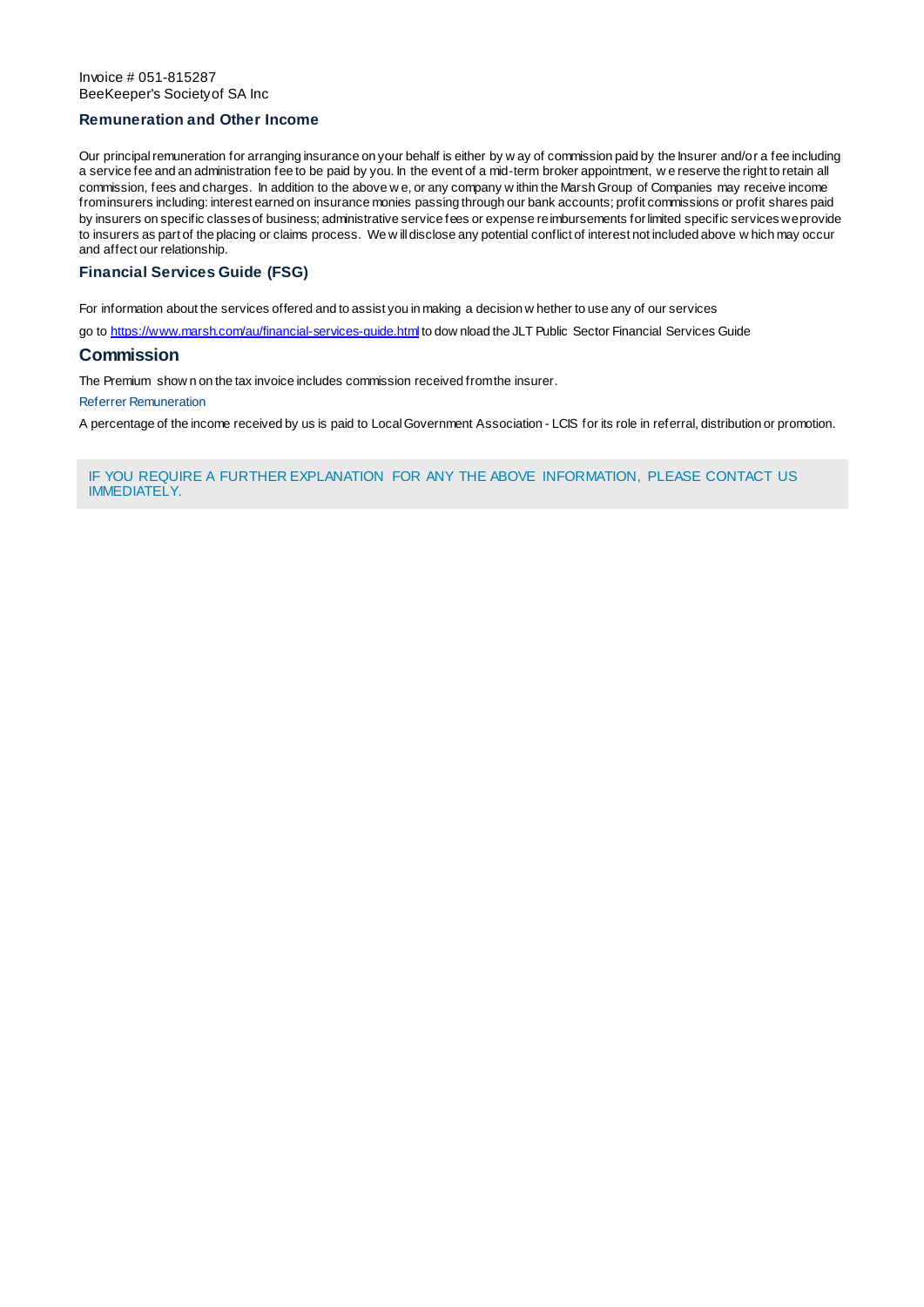GENERAL PUBLIC AND PRODUCTS LIABILITY

**BUSINESS** Principally Bee Keeper's including Property Owners/Occupiers and all associated activities, past or present. Various Members of the BeeKeeper's Society of SA Inc as listed on schedule INTEREST INSURED All sums which the Insured shall be legally liable to pay to third parties by reason of: - Death or Personal Injury - Loss or Damage to Property happening during the Period of Insurance and caused by an occurrence in connection with the Business. LIMITS OF LIABILITY Public Liability \$10,000,000 any one occurrence. Products Liability \$10,000,000 any one occurrence and in the aggregate any one Period of Insurance. In the event that any one Period of Insurance exceeds twelve months then the aggregate limit of liability shall be deemed to apply separately to each twelve months period or part thereof. SUB-LIMIT OF LIABILITY Property in Your Physical or Legal Control \$250,000 DEDUCTIBLE/EXCESSES The insured shall bear the first \$250 of each and every Property Damage claim or series of Property Damage claims arising out of any one Occurrence. All indemnifiable liability attributable to one source or original cause shall be deemed one Occurrence for the purpose of the application of the above deductible. \*\*\*\*\*\*\*\*\*\*\*\*\*\*\*\*\*\*\*\*\*\*\*\*\*\*\*\*\*\*\*\*\*\*\*\*\*\*\*\*\*\*\*\*\*\*\*\*\*\*\*\*\*\*\*\*\*\*\*\*\*\*\*\*\*\*\*\*\*\*\*\*\*\*\*\*\*\*\* SPECIAL NOTE: THIS POLICY DOES NOT COVER FAIRS, FESTIVALS, FETES, PARADES, MARCHES OR OTHER SPECIAL EVENTS THAT YOUR GROUP ORGANISE WHERE MORE THAN 500 PEOPLE ARE EXPECTED, UNLESS AGREED TO BY LCIS AND NOTED IN YOUR POLICY SCHEDULE. PLEASE REFER ACTIVITIES OF THIS NATURE TO LOCAL COMMUNITY INSURANCE SERVICES. \*\*\*\*\*\*\*\*\*\*\*\*\*\*\*\*\*\*\*\*\*\*\*\*\*\*\*\*\*\*\*\*\*\*\*\*\*\*\*\*\*\*\*\*\*\*\*\*\*\*\*\*\*\*\*\*\*\*\*\*\*\*\*\*\*\*\*\*\*\*\*\*\*\*\*\*\*\*\* MEMBERS INSURED UNDER THIS POLICY (TOTAL NUMBERS = 102) 1-20 HIVES - \$40.00 1 David Agostinetto<br>2 Stewart Allan 2 Stewart Allan<br>3 David Angelon 3 David Angeloni 4 Chris Attick 5 Franco Aufiero<br>6 Joan Baker<br>7 Michael Barry 6 Joan Baker 7 Michael Barry<br>8 Christine Bas 8 Christine Basford<br>9 Robert Battaglia 9 Robert Battaglia 10 Bob Beer 11 John Bills 12 Patricia Blanks 13 Sam Bormann 14 Josh Bottrall 15 Michael Bowmer<br>16 Louise Briggs 16 Louise Briggs 17 Dan Brockhoff<br>18 Linda Builth 18 Linda Builth<br>19 Scott Button 19 Scott Button<br>20 Barbara Chap 20 Barbara Chapman 21 Gay Collins 22 Philip Curl

- 23 Meagan Daniel<br>24 James Dayman
- 24 James Dayman<br>25 Brian Dockin 25 Brian Docking
- 26 Allan Down
- Monica du Plessis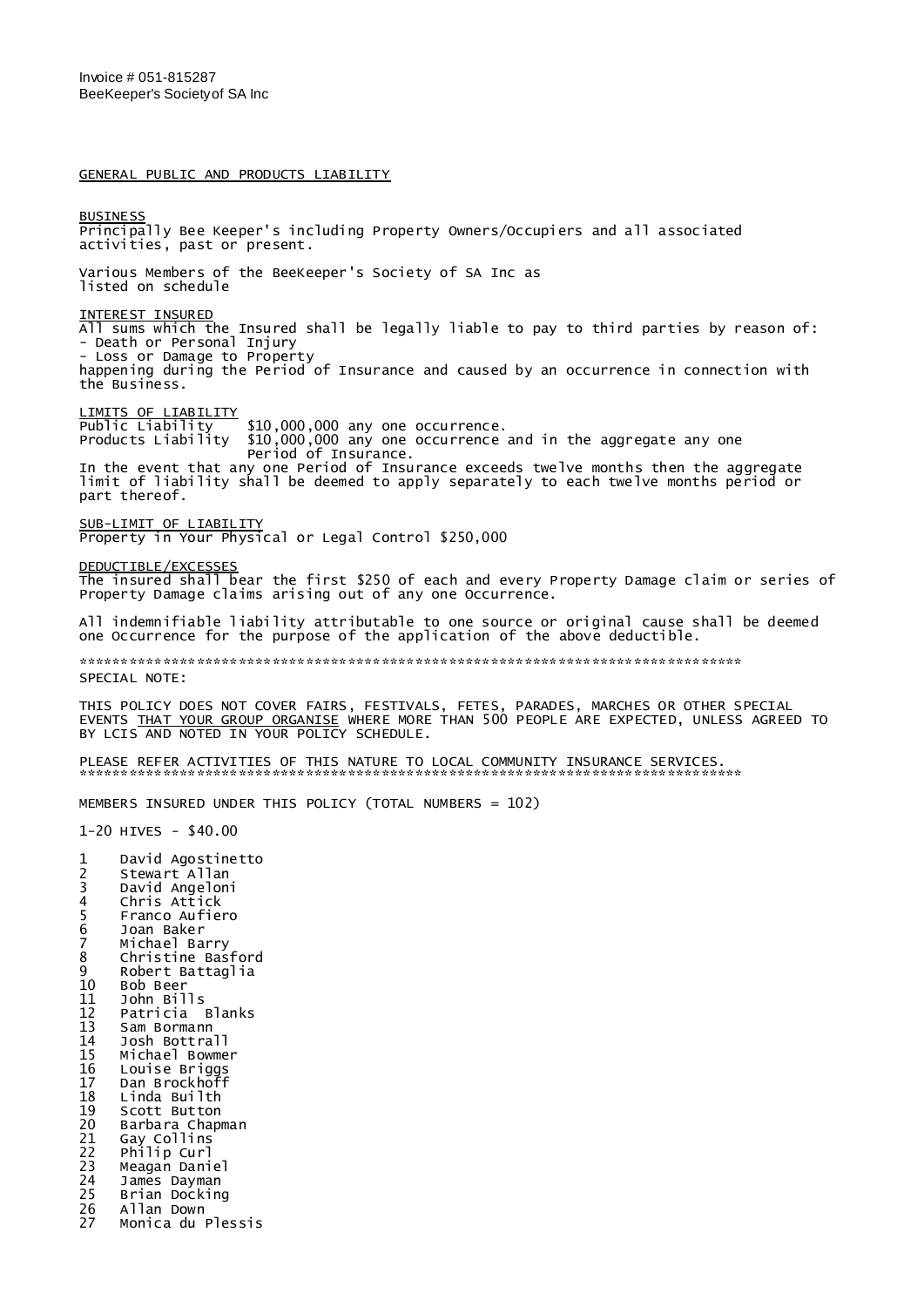Invoice # 051-815287 BeeKeeper's Society of SA Inc 28 Mark Duffield 29 Chris East 30 Adrian Egel 31 Peter England 32 Robert Farmer 33 Michael Farran 34 Christopher Farran 35 James Field 36 Andrew Fletcher<br>37 Paul Freebairn 37 Paul Freebairn<br>38 Roy Frisby-Smi 38 Roy Frisby-Smith 39 Paul Frost<br>40 Simon Gerb 40 Simon Gerblich 41 Paul Gibbons<br>42 Katja Giblin 42 Katja Giblin<br>43 Bruce Godsma 43 Bruce Godsmark 44 David Gordon 45 Grant Gotley 46 Paul Green<br>47 Trevor Gree 47 Trevor Greenfield<br>48 Tammy Greenwood 48 Tammy Greenwood 49 Jack Grieve 50 Vicki Hagan 53 Jai Hera-Singh<br>51 Jai Hera-Singh<br>52 Jan Hill 52 Jan Hill<br>53 Philipa H 53 Philipa Hilliard<br>54 Alan Huggins 54 Alan Huggins 55 David Hutton 56 David Jarvis 56 David Jary<br>57 Mark Johns<br>58 Andrew Joh 58 Andrew Johnson<br>59 John Kaidonis 59 John Kaidonis 60 Stephen Kenny 61 Richard Knowles 62 Ollie Laukirbe 63 Frank Liemareff 64 Susan Lonie 65 Adrian Makarowsky 66 Richard Martin 67 Patti Matos 68 Sarah Matthews 69 Daniel Mcnamara 70 Kiara Metti<br>71 Wayne Meyer 71 Wayne Meyer 72 Philip Michelsen 73 Jane Miller 74 Craig Moore 75 Chris Mower 76 John Nairn<br>77 Paul Noble 77 Paul Noble 78 Belinda Noble<br>79 Karen Nunesya 79 Karen Nunesvaz 80 Michael Oniszczuk 81 Mahdi Panahkhahi 82 James Paterson 83 Chris Peck 84 James Pugh 85 Ralf Putz 86 Michelle Renshaw<br>87 Melva Reudiger 87 Melva Reudiger 88 Helen Roden 89 Helen Rooney 90 Vernon Sawers 91 Glenn Schwarz<br>92 Michael Shaw 92 Michael Shaw 93 Paul Silby 94 John Silverblade<br>95 Adrian Smith 95 Adrian Smith 96 Lynn Smith 97 Roy Sneddon 98 Meg Taeuber 99 Kirsty Tapp<br>100 John Temple 100 John Templer 101 John Terpelle 102 John Thomas 103 David Thornton 104 Brian Todd 105 Hannah Todd 106 Mandy Towler 107 John Tudor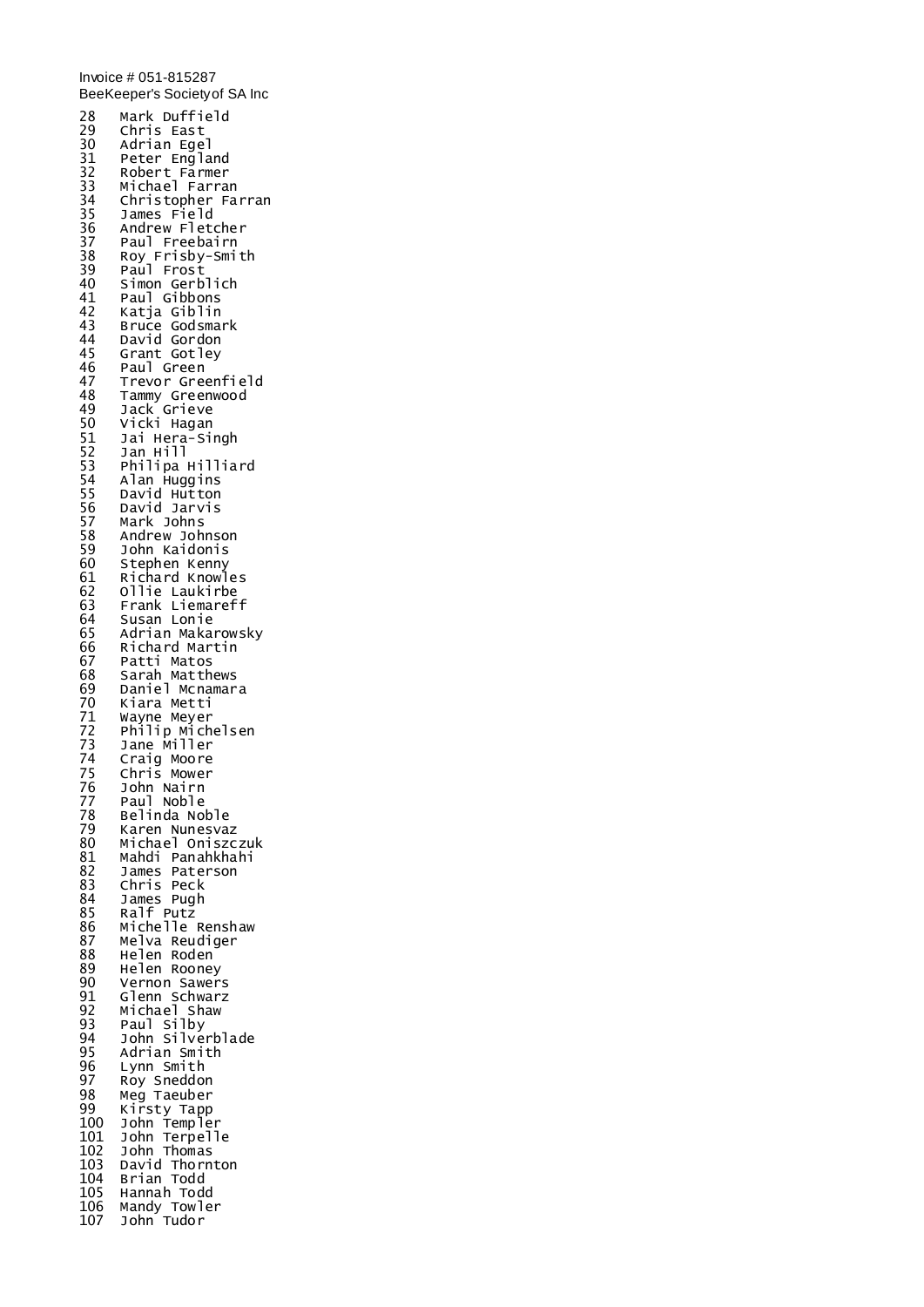Invoice # 051-815287 BeeKeeper's Society of SA Inc 108 Len Turner 109 Paul van Eyk 110 Leon Vonow 111 Lisa Ward Ian Watson (2) 113 Bronwyn Westcott John Whitehead 115 Steven Wight 116 Bruce wigley<br>117 Anthea willi 117 Anthea Williams 118 John Wilson Vibeke Jackson 120 Ben WESTMORELAND 121 BSSA Hives Tonsley Natasha Fordred 123 Dianne Hermason 124 Stephen Clarke 125 Christopher Platten 126 Dale Underwood 21-49 Hives - \$55 127 Toni Ashby 128 Phillip de Courcey 129 James Gordon 130 Joel Hayes 131 David Mutton 132 Gavin Pearce 133 Alan Ramsay 50-99 Hives - \$70 134 Michael 135 Andrew Thompson 136 Xarchaeceya Waskowski-Jones 99-105 Hives - \$85 None Recorded 105-120 Hives – 103.78 None recorded GEOGRAPHICAL SCOPE Anywhere in the world but does not apply to any liability for claims: 1. arising in North America in respect of: (i) ownership, occupancy or tenancy of any building, land or structure (ii) performance of any manual labour (iii) any of Your Products knowingly exported by You, Your agents or 2. made or actions instituted under any law of any country, state or territory (outside of the Commonwealth of Australia) that requires such liability to be insured or secured with an Insurer or organization licensed in that country, state or territory to grant such insurance or security. JURISDICTIONAL SCOPE Australia GOVERNING LAW OF CONTRACT Australian

POLICY WORDING AND CONDITIONS Victor Insurance Broadform Liability Wording QM6195-1120, and subject to the following Endorsements and Exclusions:

#### ENDORSEMENTS

#### LCIS01 DEFINITIONS

2.21. You, Your or Insured (c) is amended to read as follows: Any director, executive officer, Employee, voluntary unpaid worker which includes committee members, office holders, managers of You but only while acting within the scope of their duties in such capacity.

#### EXCLUSIONS

# LCIS05 PARTICIPATION EXCLUSION

Personal Injury of any person caused by or arising out of the participation of such person or his/her property in any game, match, race, practice, trial, or other sporting activity (including but not limited to swimming, gymnastics, health and fitness activities) but this exclusion does not apply to Personal injury or Property Damage caused by or arising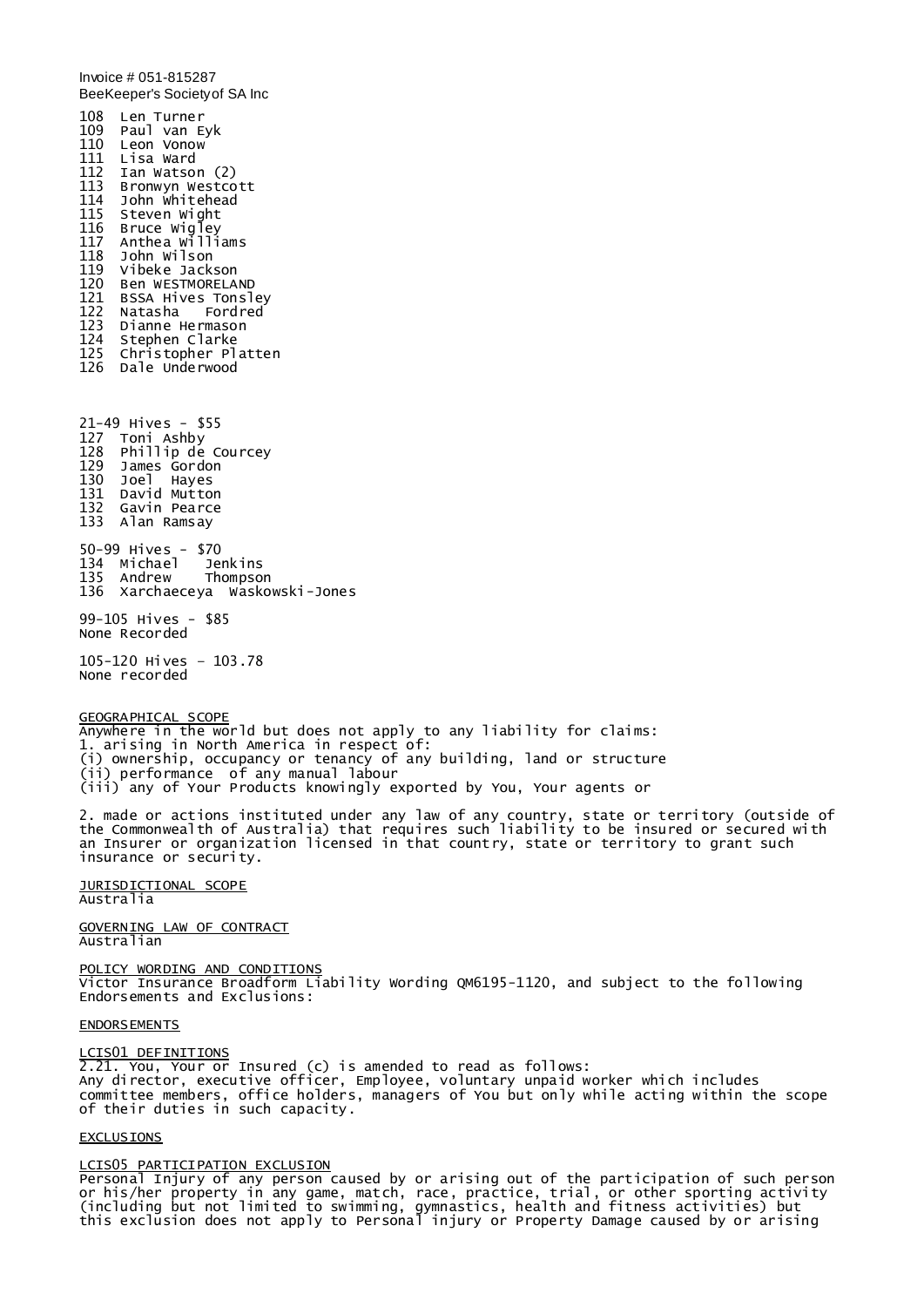Invoice # 051-815287 BeeKeeper's Society of SA Inc

out of your negligence as a property owner or lessee or manager of the premises or facility.

### LCIS07 SEXUAL MOLESTATION

Any claims arising from, contributed to by or in connection with sexual and/or child assault, abuse, molestation or attempt thereat. Furthermore, We will not indemnify You for '1.3 Supplementary Payments.

LCIS08 AMUSEMENTS EXCLUSION

Any claims arising from, contributed by or in connection with:

(a) Animal rides;

- (b) Amusement rides and/or devices of any description;
- (c) Inflatable recreational equipment.

#### LCIS16 COUNCIL LIABILITY EXCLUSION

This Policy does not indemnify any council for their legal liability arising from the use, operation or provision of any council facilities provided for hire, use or operation by others or for any other business conducted by council in connection with such facilities.

LCIS32 Total Listed Human Disease Exclusion We shall not be liable to indemnify You for Your legal liability or any other benefit, cost or expense arising directly or indirectly out of, contributed to by, resulting from or in connection with any listed human disease determined under section 42 of the Biosecurity Act 2015 (Cth) or any Subsequent Legislation.

For the purposes of this exclusion "Subsequent Legislation" means:

- 1. an act or regulation as amended, replaced or re-enacted;
- 2. where an act or regulation has been repealed, the current equivalent act or regulation (Commonwealth, State or Territory) with materially the same object or purpose whether in whole or part.

\*\*\*\*\*\*\*\*\*\*\*\*\*\*\*\*\*\*\*\*\*\*\*\*\*\*\*\*\*\*\*\*\*\*\*\*\*\*\*\*\*\*\*\*\*\*\*\*\*\*\*\*\*\*\*\*\*\*\*\*\*\*\*\*\*\*\*\*\*\*\*\*\*\*\*\* The attached Tax Invoice confirms your coverage for a 12 month period unless otherwise specified.

This insurance is underwritten by Victor Insurance under an authority to bind cover on behalf of QBE Insurance (Australia) Ltd ("QBE"). In underwriting this insurance, Victor Insurance may delegate authority to certain employees of JLT Public Sector. Victor Insurance and those employees of JLT Public Sector act as agents of QBE and not as your agent. JLT Public Sector and Victor Insurance are related companies and Victor Insurance is an Authorised Representative (no. 403803) of JLT Public Sector.

\*\*\*\*\*\*\*\*\*\*\*\*\*\*\*\*\*\*\*\*\*\*\*\*\*\*\*\*\*\*\*\*\*\*\*\*\*\*\*\*\*\*\*\*\*\*\*\*\*\*\*\*\*\*\*\*\*\*\*\*\*\*\*\*\*\*\*\*\*\*\*\*\*\*\*\* To enable us to ensure your interests remain fully protected we ask you to review the information shown on the invoice and contact our office should any amendments be required: - Change of name and/or postal address

- Changes to your premises, business operations or activities\*

- Alterations to the Sum Insured Limits<sup>\*</sup>

\*\*\*\*\*\*\*\*\*\*\*\*\*\*\*\*\*\*\*\*\*\*\*\*\*\*\*\*\*\*\*\*\*\*\*\*\*\*\*\*\*\*\*\*\*\*\*\*\*\*\*\*\*\*\*\*\*\*\*\*\*\*\*\*\*\*\*\*\*\*\*\*\*\*\*\*

Listed over the following pages is the range of insurance covers available through Local Community Insurance Services and some of the benefits provided. This information is provided as a summary only, a full copy of the policy wordings and endorsements can be found on our website www.localcommunityinsurance.com.au under the Insurance Covers tab

PLEASE NOTE THAT THIS POLICY DOES NOT COVER YOU FOR THE FOLLOWING INSURANCE:

- ASSOCIATION LIABILITY INSURANCE
- VOLUNTEER PERSONAL ACCIDENT INSURNACE
- FIRE AND OTHER INSURED EVENTS INSURANCE
- BUSINESS INTERRUPTION INSURANCE
- BURGLARY/THEFT INSURANCE
- MONEY INSURANCE
- TRANSIT INSURANCE
- MACHINERY BREAKDOWN INSURANCE
- ELECTRONIC EQUIPMENT INSURANCE
- EMPLOYEE DISHONESTY INSURANCE
- GENERAL PROPERY INSURANCE
- TAX AUDIT INSURANCE
- STATUTORY LIABILITY INSURANCE
- MOTOR VEHICLE INSURANCE

Should you require details of cover and premium quotations for any risks noted above and currently uninsured please contact our office for assistance.